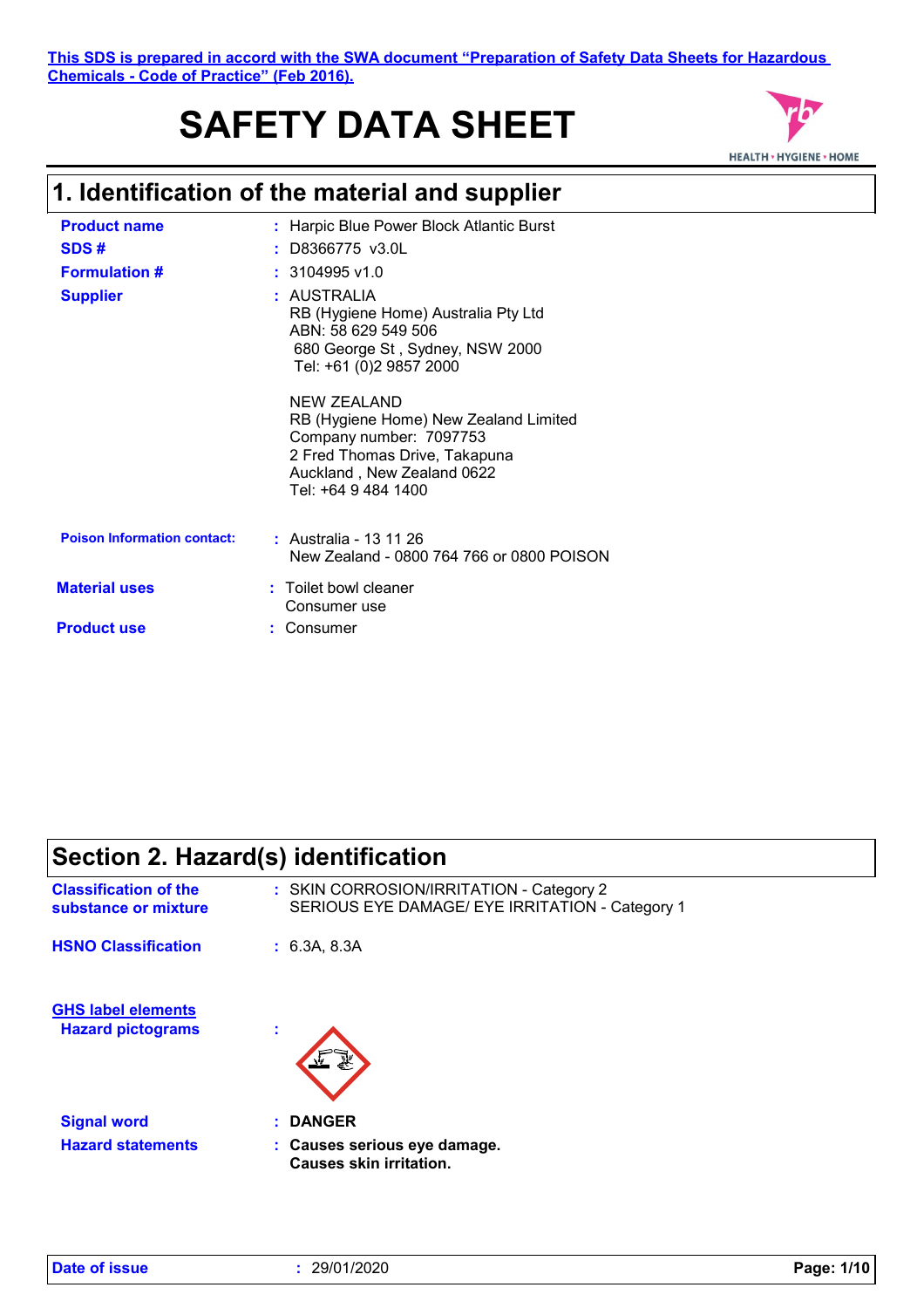# **Section 2. Hazard(s) identification**

| <b>Precautionary statements</b>                                             |                                                                                                                                                                  |
|-----------------------------------------------------------------------------|------------------------------------------------------------------------------------------------------------------------------------------------------------------|
| <b>General</b>                                                              | : Keep out of reach of children. If medical advice is needed, have product container<br>or label at hand.                                                        |
| <b>Prevention</b>                                                           | : Wear protective gloves. Wear eye protection. Wash hands thoroughly after<br>handling.                                                                          |
| <b>Response</b>                                                             | : IF IN EYES: Rinse cautiously with water for several minutes. Remove contact<br>lenses, if present and easy to do. Continue rinsing. Immediately call a doctor. |
| <b>Storage</b>                                                              | : Not applicable.                                                                                                                                                |
| <b>Disposal</b>                                                             | : Not applicable.                                                                                                                                                |
| <b>Additional information</b>                                               | : No known significant effects or critical hazards.                                                                                                              |
| <b>Recommendations</b>                                                      | : No known significant effects or critical hazards.                                                                                                              |
| <b>Recommendations</b>                                                      | : No known significant effects or critical hazards.                                                                                                              |
| <b>Other hazards which do not : None known.</b><br>result in classification |                                                                                                                                                                  |
|                                                                             |                                                                                                                                                                  |

# **Section 3. Composition and ingredient information**

**Substance/mixture :**

: Mixture

| <b>Ingredient name</b>         | $%$ (w/w)  | <b>CAS number</b> |
|--------------------------------|------------|-------------------|
| sodium dodecylbenzenesulfonate | $≥30 - 54$ | 25155-30-0        |

## **Other Non-hazardous ingredients to 100%**

**Occupational exposure limits, if available, are listed in Section 8.**

## **Section 4. First aid measures**

| <b>Description of necessary first aid measures</b> |                                                                                                                                                                                                                                                                                                                                                                                                                                                                                                                                                                                                                                                                                                                                       |
|----------------------------------------------------|---------------------------------------------------------------------------------------------------------------------------------------------------------------------------------------------------------------------------------------------------------------------------------------------------------------------------------------------------------------------------------------------------------------------------------------------------------------------------------------------------------------------------------------------------------------------------------------------------------------------------------------------------------------------------------------------------------------------------------------|
| Eye contact                                        | : Get medical attention immediately. Call a poison center or physician. Immediately<br>flush eyes with plenty of water, occasionally lifting the upper and lower eyelids.<br>Check for and remove any contact lenses. Continue to rinse for at least 10 minutes.<br>Chemical burns must be treated promptly by a physician.                                                                                                                                                                                                                                                                                                                                                                                                           |
| <b>Inhalation</b>                                  | : Get medical attention immediately. Call a poison center or physician. Remove<br>victim to fresh air and keep at rest in a position comfortable for breathing. If it is<br>suspected that fumes are still present, the rescuer should wear an appropriate mask<br>or self-contained breathing apparatus. If not breathing, if breathing is irregular or if<br>respiratory arrest occurs, provide artificial respiration or oxygen by trained personnel.<br>It may be dangerous to the person providing aid to give mouth-to-mouth<br>resuscitation. If unconscious, place in recovery position and get medical attention<br>immediately. Maintain an open airway. Loosen tight clothing such as a collar, tie,<br>belt or waistband. |
| <b>Skin contact</b>                                | : Get medical attention immediately. Call a poison center or physician. Flush<br>contaminated skin with plenty of water. Remove contaminated clothing and shoes.<br>Wash contaminated clothing thoroughly with water before removing it, or wear<br>gloves. Continue to rinse for at least 10 minutes. Chemical burns must be treated<br>promptly by a physician. Wash clothing before reuse. Clean shoes thoroughly<br>before reuse.                                                                                                                                                                                                                                                                                                 |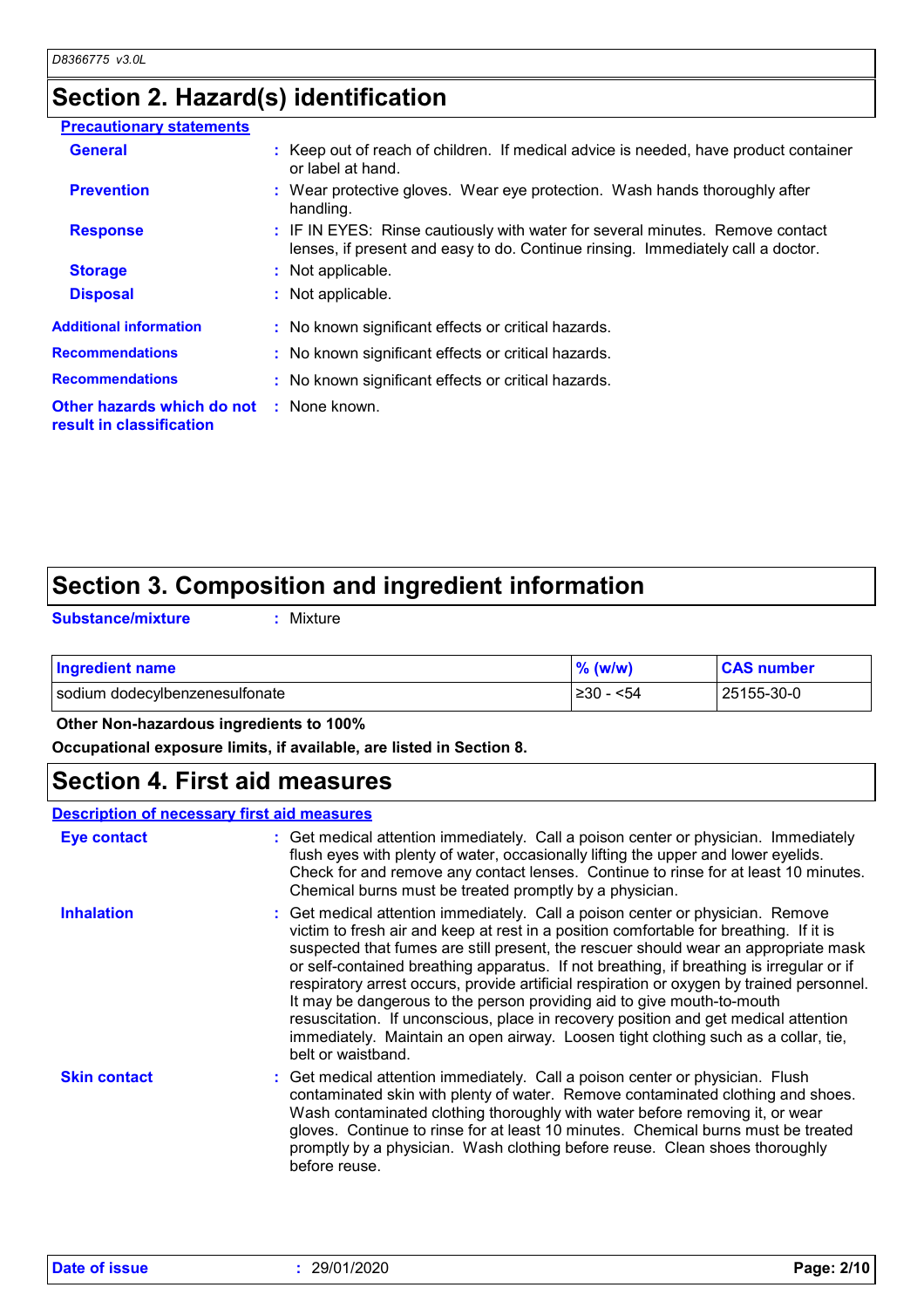# **Section 4. First aid measures**

| : Get medical attention immediately. Call a poison center or physician. Wash out<br><b>Ingestion</b><br>mouth with water. Remove dentures if any. Remove victim to fresh air and keep at<br>rest in a position comfortable for breathing. If material has been swallowed and the<br>exposed person is conscious, give small quantities of water to drink. Stop if the<br>exposed person feels sick as vomiting may be dangerous. Do not induce vomiting<br>be kept low so that vomit does not enter the lungs. Chemical burns must be treated<br>promptly by a physician. Never give anything by mouth to an unconscious person.<br>If unconscious, place in recovery position and get medical attention immediately.<br>Maintain an open airway. Loosen tight clothing such as a collar, tie, belt or |
|--------------------------------------------------------------------------------------------------------------------------------------------------------------------------------------------------------------------------------------------------------------------------------------------------------------------------------------------------------------------------------------------------------------------------------------------------------------------------------------------------------------------------------------------------------------------------------------------------------------------------------------------------------------------------------------------------------------------------------------------------------------------------------------------------------|

#### **Most important symptoms/effects, acute and delayed**

| <b>Potential acute health effects</b> |                                                                                                                                                                                                                                                                                                                                                                                                                 |
|---------------------------------------|-----------------------------------------------------------------------------------------------------------------------------------------------------------------------------------------------------------------------------------------------------------------------------------------------------------------------------------------------------------------------------------------------------------------|
| <b>Eye contact</b>                    | : Causes serious eye damage.                                                                                                                                                                                                                                                                                                                                                                                    |
| <b>Inhalation</b>                     | : No known significant effects or critical hazards.                                                                                                                                                                                                                                                                                                                                                             |
| <b>Skin contact</b>                   | : Causes skin irritation.                                                                                                                                                                                                                                                                                                                                                                                       |
| <b>Ingestion</b>                      | : No known significant effects or critical hazards.                                                                                                                                                                                                                                                                                                                                                             |
| <b>Over-exposure signs/symptoms</b>   |                                                                                                                                                                                                                                                                                                                                                                                                                 |
| <b>Eye contact</b>                    | : Adverse symptoms may include the following:<br>pain<br>watering<br>redness                                                                                                                                                                                                                                                                                                                                    |
| <b>Inhalation</b>                     | : No specific data.                                                                                                                                                                                                                                                                                                                                                                                             |
| <b>Skin contact</b>                   | : Adverse symptoms may include the following:<br>pain or irritation<br>redness<br>blistering may occur                                                                                                                                                                                                                                                                                                          |
| <b>Ingestion</b>                      | : Adverse symptoms may include the following:<br>stomach pains                                                                                                                                                                                                                                                                                                                                                  |
|                                       | <b>Indication of immediate medical attention and special treatment needed, if necessary</b>                                                                                                                                                                                                                                                                                                                     |
| <b>Notes to physician</b>             | : Treat symptomatically. Contact poison treatment specialist immediately if large<br>quantities have been ingested or inhaled.                                                                                                                                                                                                                                                                                  |
| <b>Specific treatments</b>            | : No specific treatment.                                                                                                                                                                                                                                                                                                                                                                                        |
| <b>Protection of first-aiders</b>     | : No action shall be taken involving any personal risk or without suitable training. If it<br>is suspected that fumes are still present, the rescuer should wear an appropriate<br>mask or self-contained breathing apparatus. It may be dangerous to the person<br>providing aid to give mouth-to-mouth resuscitation. Wash contaminated clothing<br>thoroughly with water before removing it, or wear gloves. |

**See toxicological information (Section 11)**

# **Section 5. Fire-fighting measures**

| <b>Extinguishing media</b>                           |                                                                 |
|------------------------------------------------------|-----------------------------------------------------------------|
| <b>Suitable extinguishing</b><br>media               | : Use an extinguishing agent suitable for the surrounding fire. |
| Unsuitable extinguishing<br>media                    | : None known.                                                   |
| <b>Specific hazards arising</b><br>from the chemical | : No specific fire or explosion hazard.                         |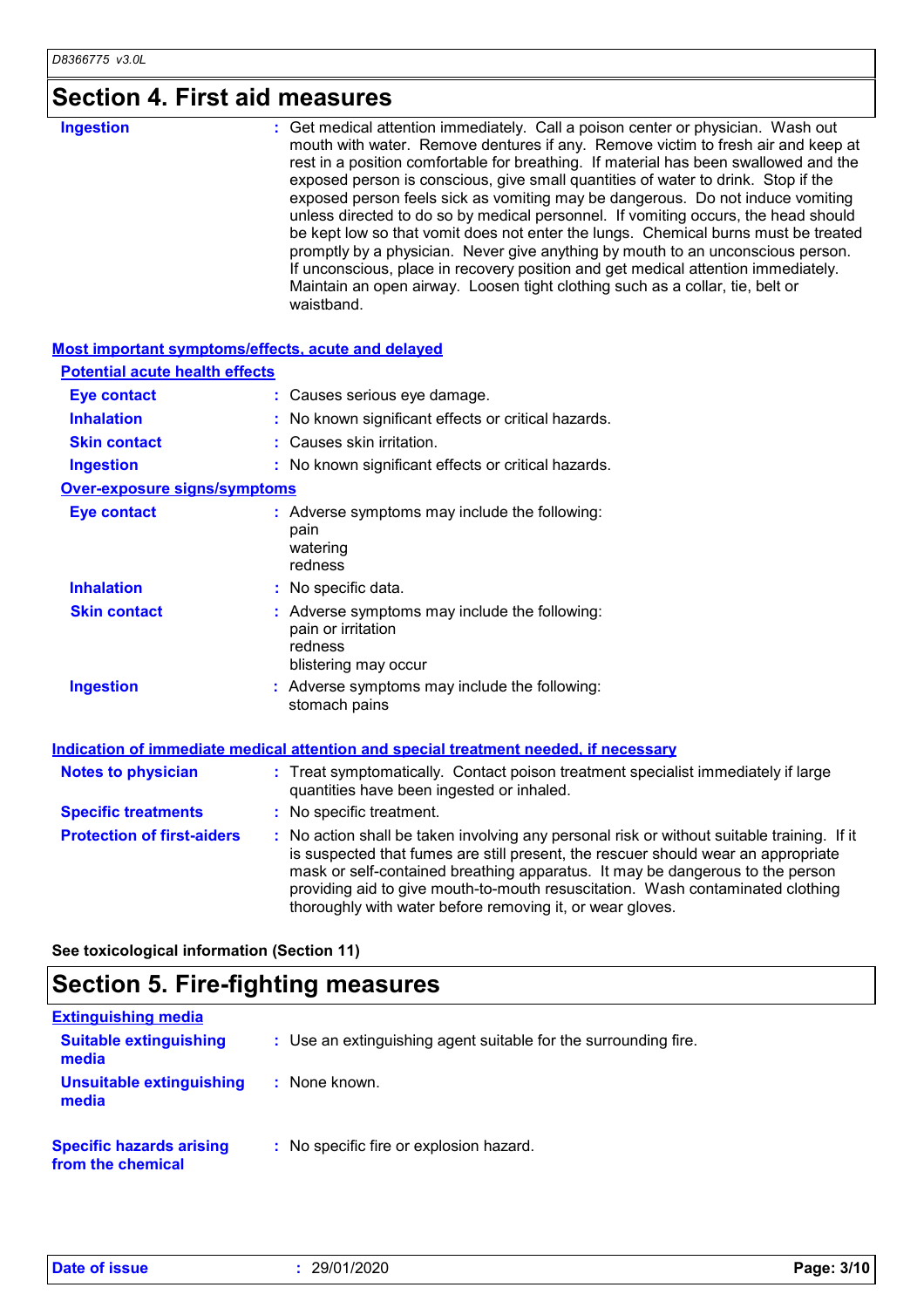# **Section 5. Fire-fighting measures**

| <b>Hazardous thermal</b><br>decomposition products     | : Decomposition products may include the following materials:<br>carbon dioxide<br>carbon monoxide<br>sulfur oxides<br>metal oxide/oxides                                                           |
|--------------------------------------------------------|-----------------------------------------------------------------------------------------------------------------------------------------------------------------------------------------------------|
| <b>Special protective actions</b><br>for fire-fighters | : Promptly isolate the scene by removing all persons from the vicinity of the incident if<br>there is a fire. No action shall be taken involving any personal risk or without<br>suitable training. |
| <b>Special protective actions</b><br>for fire-fighters | : Fire-fighters should wear appropriate protective equipment and self-contained<br>breathing apparatus (SCBA) with a full face-piece operated in positive pressure<br>mode.                         |

## **Section 6. Accidental release measures**

### **Personal precautions, protective equipment and emergency procedures**

| For non-emergency<br>personnel                               | : No action shall be taken involving any personal risk or without suitable training.<br>Evacuate surrounding areas. Keep unnecessary and unprotected personnel from<br>entering. Do not touch or walk through spilled material. Provide adequate<br>ventilation. Wear appropriate respirator when ventilation is inadequate. Put on<br>appropriate personal protective equipment.                                                                  |
|--------------------------------------------------------------|----------------------------------------------------------------------------------------------------------------------------------------------------------------------------------------------------------------------------------------------------------------------------------------------------------------------------------------------------------------------------------------------------------------------------------------------------|
| For emergency responders                                     | : If specialized clothing is required to deal with the spillage, take note of any<br>information in Section 8 on suitable and unsuitable materials. See also the<br>information in "For non-emergency personnel".                                                                                                                                                                                                                                  |
| <b>Environmental precautions</b>                             | : Avoid dispersal of spilled material and runoff and contact with soil, waterways,<br>drains and sewers. Inform the relevant authorities if the product has caused<br>environmental pollution (sewers, waterways, soil or air).                                                                                                                                                                                                                    |
| <b>Methods and materials for containment and cleaning up</b> |                                                                                                                                                                                                                                                                                                                                                                                                                                                    |
| <b>Small spill</b>                                           | : Move containers from spill area. Avoid dust generation. Using a vacuum with<br>HEPA filter will reduce dust dispersal. Place spilled material in a designated,<br>labeled waste container. Dispose of via a licensed waste disposal contractor.                                                                                                                                                                                                  |
| <b>Large spill</b>                                           | : Move containers from spill area. Approach release from upwind. Prevent entry into<br>sewers, water courses, basements or confined areas. Avoid dust generation. Do<br>not dry sweep. Vacuum dust with equipment fitted with a HEPA filter and place in a<br>closed, labeled waste container. Dispose of via a licensed waste disposal<br>contractor. Note: see Section 1 for emergency contact information and Section 13<br>for waste disposal. |

**See Section 1 for emergency contact information.**

**See Section 8 for information on appropriate personal protective equipment.**

**See Section 13 for additional waste treatment information.**

## **Section 7. Handling and storage**

### **Precautions for safe handling**

| <b>Protective measures</b>                       | : Put on appropriate personal protective equipment (see Section 8). Do not get in<br>eyes or on skin or clothing. Do not ingest. If during normal use the material<br>presents a respiratory hazard, use only with adequate ventilation or wear<br>appropriate respirator. Keep in the original container or an approved alternative<br>made from a compatible material, kept tightly closed when not in use. Empty<br>containers retain product residue and can be hazardous. Do not reuse container. |            |
|--------------------------------------------------|--------------------------------------------------------------------------------------------------------------------------------------------------------------------------------------------------------------------------------------------------------------------------------------------------------------------------------------------------------------------------------------------------------------------------------------------------------------------------------------------------------|------------|
| <b>Advice on general</b><br>occupational hygiene | : Eating, drinking and smoking should be prohibited in areas where this material is<br>handled, stored and processed. Workers should wash hands and face before<br>eating, drinking and smoking. Remove contaminated clothing and protective<br>equipment before entering eating areas. See also Section 8 for additional<br>information on hygiene measures.                                                                                                                                          |            |
| Date of issue                                    | : 29/01/2020                                                                                                                                                                                                                                                                                                                                                                                                                                                                                           | Page: 4/10 |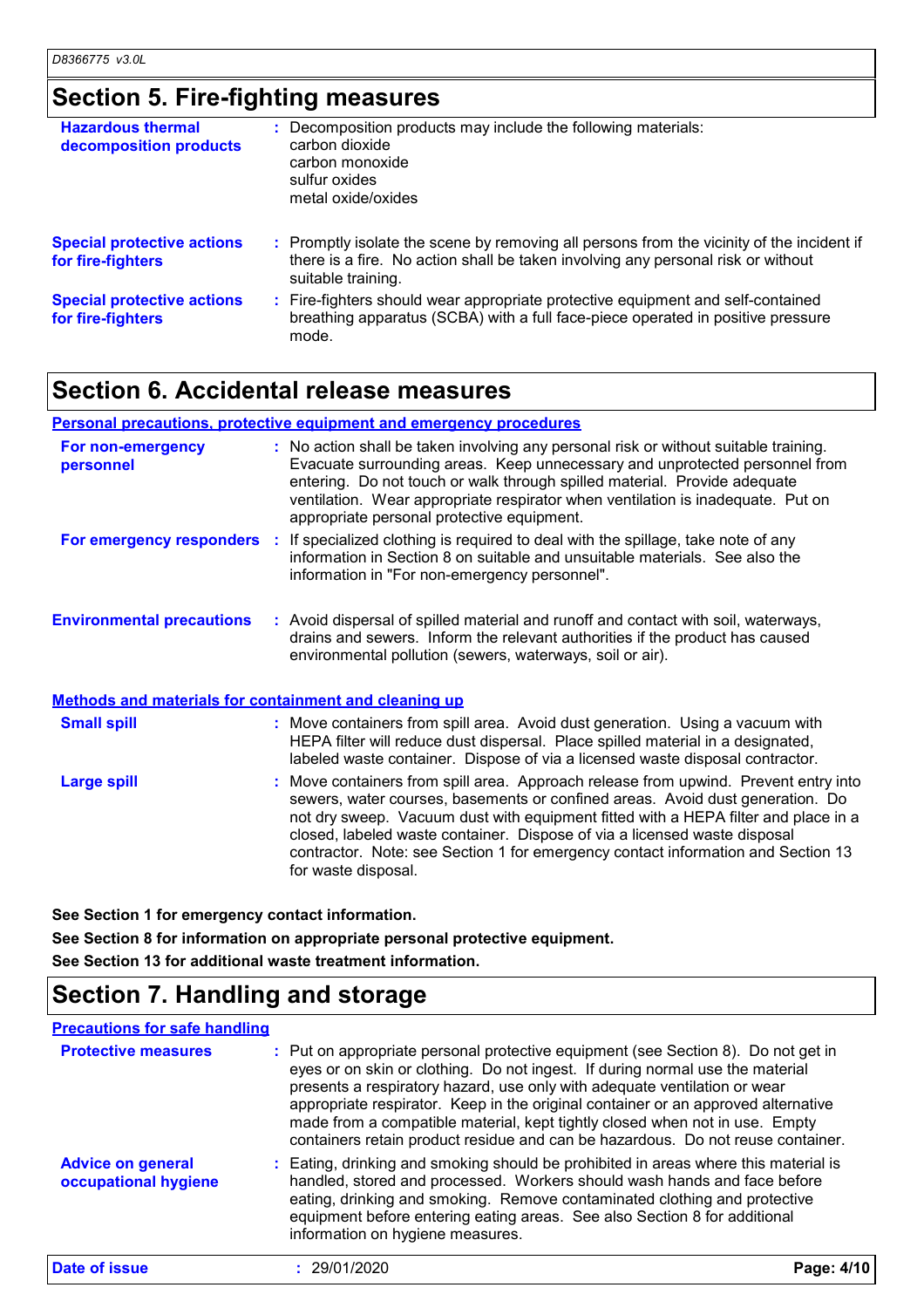# **Section 7. Handling and storage**

|                          | <b>Conditions for safe storage, :</b> Store in accordance with local regulations. Store in original container protected |
|--------------------------|-------------------------------------------------------------------------------------------------------------------------|
| including any            | from direct sunlight in a dry, cool and well-ventilated area, away from incompatible                                    |
| <b>incompatibilities</b> | materials (see Section 10) and food and drink. Store locked up. Keep container                                          |
|                          | tightly closed and sealed until ready for use. Containers that have been opened                                         |
|                          | must be carefully resealed and kept upright to prevent leakage. Do not store in                                         |
|                          | unlabeled containers. Use appropriate containment to avoid environmental                                                |
|                          | contamination. See Section 10 for incompatible materials before handling or use.                                        |

# **Section 8. Exposure controls and personal protection**

| <b>Control parameters</b><br><b>Australia</b> |                                                                                                                                                                                                                                                                                                                                                                                                                                                                                                                                                                                                                           |
|-----------------------------------------------|---------------------------------------------------------------------------------------------------------------------------------------------------------------------------------------------------------------------------------------------------------------------------------------------------------------------------------------------------------------------------------------------------------------------------------------------------------------------------------------------------------------------------------------------------------------------------------------------------------------------------|
| <b>Occupational exposure limits</b>           |                                                                                                                                                                                                                                                                                                                                                                                                                                                                                                                                                                                                                           |
| None.                                         |                                                                                                                                                                                                                                                                                                                                                                                                                                                                                                                                                                                                                           |
| <b>New Zealand</b>                            |                                                                                                                                                                                                                                                                                                                                                                                                                                                                                                                                                                                                                           |
| <b>Occupational exposure limits</b>           | : No exposure standard allocated.                                                                                                                                                                                                                                                                                                                                                                                                                                                                                                                                                                                         |
| <b>Appropriate engineering</b><br>controls    | : If user operations generate dust, fumes, gas, vapor or mist, use process enclosures,<br>local exhaust ventilation or other engineering controls to keep worker exposure to<br>airborne contaminants below any recommended or statutory limits.                                                                                                                                                                                                                                                                                                                                                                          |
| <b>Environmental exposure</b><br>controls     | Emissions from ventilation or work process equipment should be checked to ensure<br>they comply with the requirements of environmental protection legislation. In some<br>cases, fume scrubbers, filters or engineering modifications to the process<br>equipment will be necessary to reduce emissions to acceptable levels.                                                                                                                                                                                                                                                                                             |
| <b>Individual protection measures</b>         |                                                                                                                                                                                                                                                                                                                                                                                                                                                                                                                                                                                                                           |
| <b>Hygiene measures</b>                       | : Wash hands, forearms and face thoroughly after handling chemical products, before<br>eating, smoking and using the lavatory and at the end of the working period.<br>Appropriate techniques should be used to remove potentially contaminated clothing.<br>Wash contaminated clothing before reusing. Ensure that eyewash stations and<br>safety showers are close to the workstation location.                                                                                                                                                                                                                         |
| <b>Eye/face protection</b>                    | Safety eyewear complying with an approved standard should be used when a risk<br>assessment indicates this is necessary to avoid exposure to liquid splashes, mists,<br>gases or dusts. If contact is possible, the following protection should be worn,<br>unless the assessment indicates a higher degree of protection: chemical splash<br>goggles and/or face shield. If inhalation hazards exist, a full-face respirator may be<br>required instead.                                                                                                                                                                 |
| <b>Skin protection</b>                        |                                                                                                                                                                                                                                                                                                                                                                                                                                                                                                                                                                                                                           |
| <b>Hand protection</b>                        | : Chemical-resistant, impervious gloves complying with an approved standard should<br>be worn at all times when handling chemical products if a risk assessment indicates<br>this is necessary. Considering the parameters specified by the glove manufacturer,<br>check during use that the gloves are still retaining their protective properties. It<br>should be noted that the time to breakthrough for any glove material may be<br>different for different glove manufacturers. In the case of mixtures, consisting of<br>several substances, the protection time of the gloves cannot be accurately<br>estimated. |
| <b>Body protection</b>                        | : Personal protective equipment for the body should be selected based on the task<br>being performed and the risks involved and should be approved by a specialist<br>before handling this product.                                                                                                                                                                                                                                                                                                                                                                                                                       |
| <b>Other skin protection</b>                  | : Appropriate footwear and any additional skin protection measures should be<br>selected based on the task being performed and the risks involved and should be<br>approved by a specialist before handling this product.                                                                                                                                                                                                                                                                                                                                                                                                 |
| <b>Respiratory protection</b>                 | Based on the hazard and potential for exposure, select a respirator that meets the<br>appropriate standard or certification. Respirators must be used according to a<br>respiratory protection program to ensure proper fitting, training, and other important<br>aspects of use.                                                                                                                                                                                                                                                                                                                                         |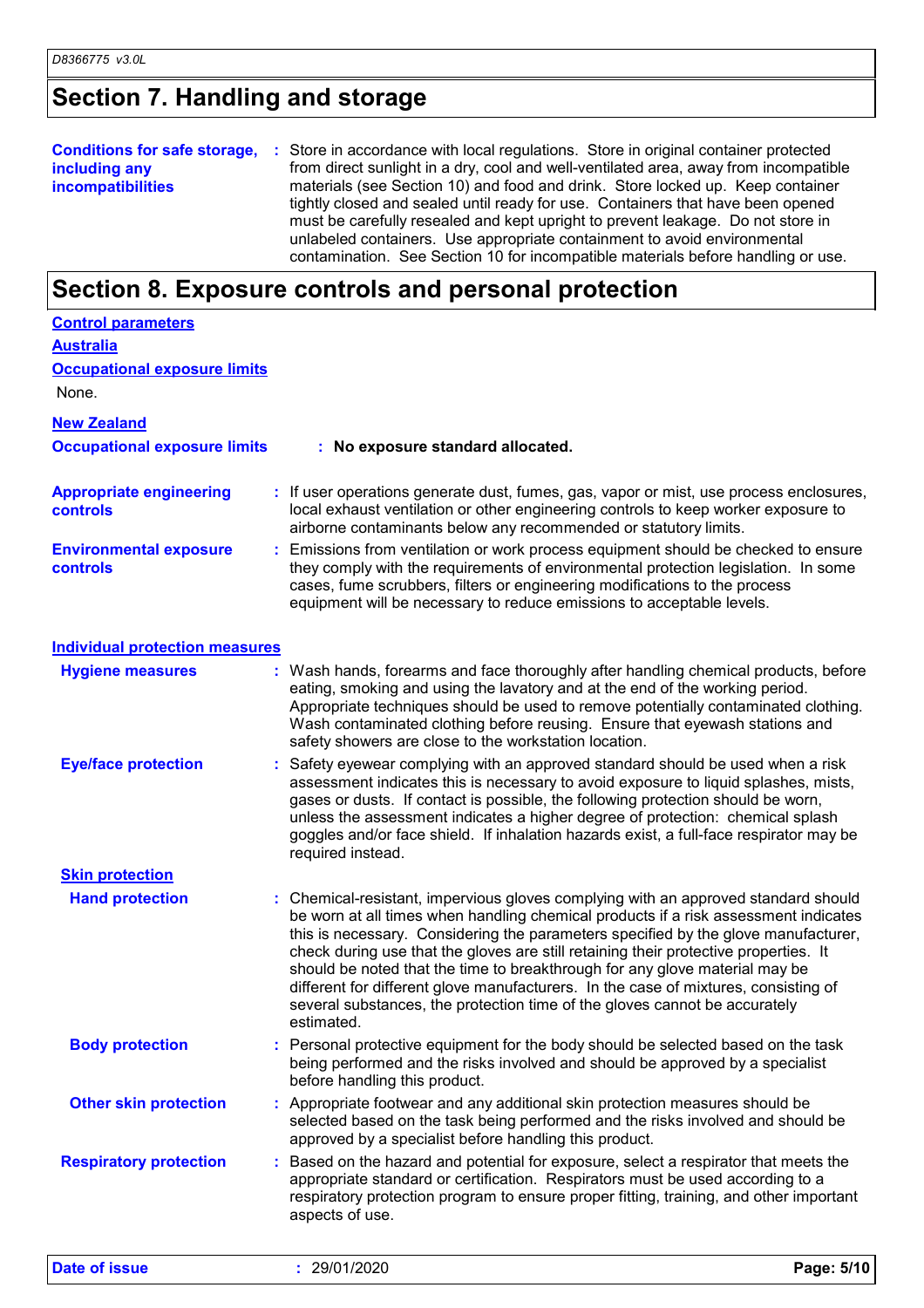# **Section 9. Physical and chemical properties**

| <b>Appearance</b>                                 |    |                                                                      |
|---------------------------------------------------|----|----------------------------------------------------------------------|
| <b>Physical state</b>                             |    | : Solid. [Block]                                                     |
| <b>Color</b>                                      |    | Blue. - Light/Dark.                                                  |
| Odor                                              |    | Marine                                                               |
| <b>Odor threshold</b>                             |    | Not available.                                                       |
| рH                                                |    | Not applicable                                                       |
| <b>Melting point</b>                              | ÷. | Not available.                                                       |
| <b>Boiling point</b>                              |    | Not available.                                                       |
| <b>Flash point</b>                                |    | Closed cup: >200°C (>392°F)                                          |
| <b>Evaporation rate</b>                           |    | Not available.                                                       |
| <b>Flammability (solid, gas)</b>                  |    | : Not available.                                                     |
| Lower and upper explosive<br>(flammable) limits   |    | : Not available.                                                     |
| <b>Vapor pressure</b>                             |    | Not available.                                                       |
| <b>Vapor density</b>                              |    | Not available.                                                       |
| <b>Relative density</b>                           |    | Not available.                                                       |
| <b>Solubility</b>                                 |    | Easily soluble in the following materials: cold water and hot water. |
| <b>Solubility in water</b>                        |    | Not available.                                                       |
| <b>Partition coefficient: n-</b><br>octanol/water |    | : Not available.                                                     |
| <b>Auto-ignition temperature</b>                  |    | $:$ Not available.                                                   |
| <b>Decomposition temperature</b>                  |    | : Not available.                                                     |
| <b>Viscosity</b>                                  |    | Not available.                                                       |
| Flow time (ISO 2431)                              |    | Not available.                                                       |

# **Section 10. Stability and reactivity**

| <b>Reactivity</b>                                   | : No specific test data related to reactivity available for this product or its ingredients.              |
|-----------------------------------------------------|-----------------------------------------------------------------------------------------------------------|
| <b>Chemical stability</b>                           | : The product is stable.                                                                                  |
| <b>Possibility of hazardous</b><br><b>reactions</b> | : Under normal conditions of storage and use, hazardous reactions will not occur.                         |
| <b>Conditions to avoid</b>                          | : No specific data.                                                                                       |
| <b>Incompatible materials</b>                       | : No specific data.                                                                                       |
| <b>Hazardous decomposition</b><br>products          | : Under normal conditions of storage and use, hazardous decomposition products<br>should not be produced. |

# **Section 11. Toxicological information**

## **Information on toxicological effects**

## **Acute toxicity**

| <b>Product/ingredient name</b>                           | <b>Result</b>                                                       | <b>Species</b>        | <b>Dose</b> | <b>Exposure</b> |
|----------------------------------------------------------|---------------------------------------------------------------------|-----------------------|-------------|-----------------|
| l sodium<br>dodecylbenzenesulfonate                      | LD50 Oral                                                           | Rat - Male,<br>Female | 1080 mg/kg  |                 |
| <b>Conclusion/Summary</b><br><b>Irritation/Corrosion</b> | : Based on available data, the classification criteria are not met. |                       |             |                 |

|  | <b>Date of issue</b> |  |
|--|----------------------|--|
|  |                      |  |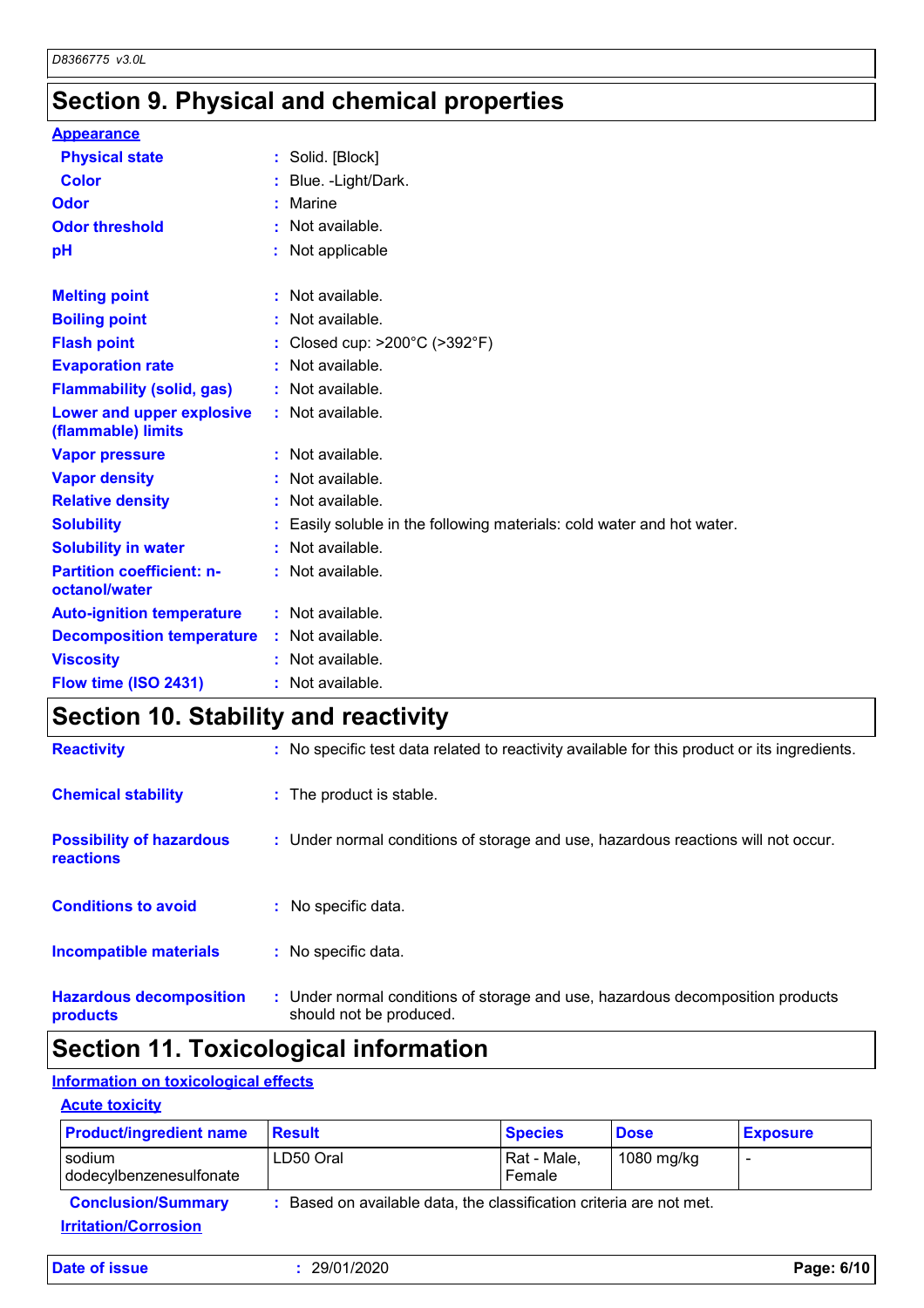## **Section 11. Toxicological information**

| <b>Product/ingredient name</b>                            | <b>Result</b>                                                       | <b>Species</b> | <b>Score</b> | <b>Exposure</b>            | <b>Observation</b> |
|-----------------------------------------------------------|---------------------------------------------------------------------|----------------|--------------|----------------------------|--------------------|
| sodium<br>dodecylbenzenesulfonate                         | Eyes - Severe irritant                                              | Rabbit         |              | 24 hours 250<br>Micrograms | $\overline{a}$     |
|                                                           | Eyes - Severe irritant                                              | Rabbit         |              | 1 Percent                  |                    |
|                                                           | Skin - Moderate irritant                                            | Rabbit         |              | 24 hours 20                |                    |
|                                                           | Eyes - Visible necrosis                                             | Rabbit         |              | milligrams<br>72 hours     | 6 days             |
| <b>Conclusion/Summary</b>                                 |                                                                     |                |              |                            |                    |
| <b>Skin</b>                                               | : Based on Calculation method: Causes skin irritation.              |                |              |                            |                    |
| <b>Eyes</b>                                               | : Based on Calculation method: Causes serious eye damage.           |                |              |                            |                    |
| <b>Respiratory</b>                                        | : Based on available data, the classification criteria are not met. |                |              |                            |                    |
| <b>Sensitization</b>                                      |                                                                     |                |              |                            |                    |
| Not available.                                            |                                                                     |                |              |                            |                    |
| <b>Conclusion/Summary</b>                                 |                                                                     |                |              |                            |                    |
| <b>Skin</b>                                               | : Based on available data, the classification criteria are not met. |                |              |                            |                    |
| <b>Respiratory</b>                                        | : Based on available data, the classification criteria are not met. |                |              |                            |                    |
| <b>Mutagenicity</b>                                       |                                                                     |                |              |                            |                    |
| Not available.                                            |                                                                     |                |              |                            |                    |
| <b>Conclusion/Summary</b>                                 | : Based on available data, the classification criteria are not met. |                |              |                            |                    |
| <b>Carcinogenicity</b>                                    |                                                                     |                |              |                            |                    |
| Not available.                                            |                                                                     |                |              |                            |                    |
|                                                           |                                                                     |                |              |                            |                    |
| <b>Conclusion/Summary</b>                                 | : Based on available data, the classification criteria are not met. |                |              |                            |                    |
| <b>Reproductive toxicity</b>                              |                                                                     |                |              |                            |                    |
| Not available.                                            |                                                                     |                |              |                            |                    |
| <b>Conclusion/Summary</b>                                 | : Based on available data, the classification criteria are not met. |                |              |                            |                    |
| <b>Teratogenicity</b>                                     |                                                                     |                |              |                            |                    |
| Not available.                                            |                                                                     |                |              |                            |                    |
| <b>Conclusion/Summary</b>                                 | : Based on available data, the classification criteria are not met. |                |              |                            |                    |
| <b>Specific target organ toxicity (single exposure)</b>   |                                                                     |                |              |                            |                    |
| Not available.                                            |                                                                     |                |              |                            |                    |
| <b>Specific target organ toxicity (repeated exposure)</b> |                                                                     |                |              |                            |                    |
| Not available.                                            |                                                                     |                |              |                            |                    |
| <b>Aspiration hazard</b>                                  |                                                                     |                |              |                            |                    |
| Not available.                                            |                                                                     |                |              |                            |                    |
|                                                           |                                                                     |                |              |                            |                    |
| <b>Information on the likely</b><br>routes of exposure    | : Not available.                                                    |                |              |                            |                    |
| <b>Potential acute health effects</b>                     |                                                                     |                |              |                            |                    |
| <b>Eye contact</b>                                        | : Causes serious eye damage.                                        |                |              |                            |                    |
| <b>Inhalation</b>                                         | No known significant effects or critical hazards.                   |                |              |                            |                    |
| <b>Skin contact</b>                                       | : Causes skin irritation.                                           |                |              |                            |                    |
| <b>Ingestion</b>                                          | No known significant effects or critical hazards.                   |                |              |                            |                    |

**Symptoms related to the physical, chemical and toxicological characteristics**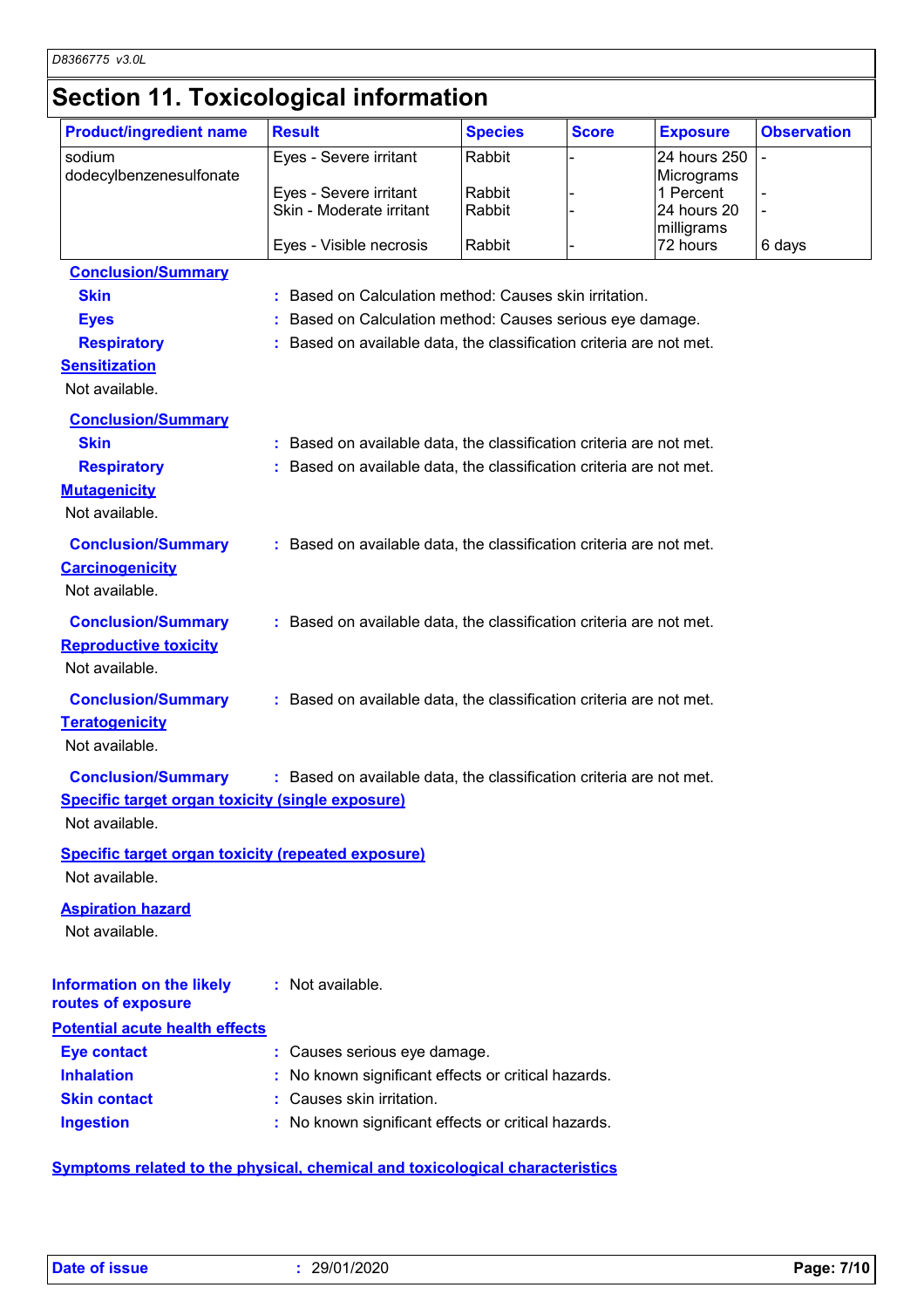# **Section 11. Toxicological information**

| <b>Eye contact</b>  | : Adverse symptoms may include the following:<br>pain<br>watering<br>redness                           |
|---------------------|--------------------------------------------------------------------------------------------------------|
| <b>Inhalation</b>   | : No specific data.                                                                                    |
| <b>Skin contact</b> | : Adverse symptoms may include the following:<br>pain or irritation<br>redness<br>blistering may occur |
| <b>Ingestion</b>    | : Adverse symptoms may include the following:<br>stomach pains                                         |

|                                                   | Delayed and immediate effects and also chronic effects from short and long term exposure |
|---------------------------------------------------|------------------------------------------------------------------------------------------|
| <b>Short term exposure</b>                        |                                                                                          |
| <b>Potential immediate</b><br>effects             | $:$ Not available.                                                                       |
| <b>Potential delayed effects</b>                  | : Not available.                                                                         |
| <b>Long term exposure</b>                         |                                                                                          |
| <b>Potential immediate</b><br>effects             | $:$ Not available.                                                                       |
| <b>Potential delayed effects : Not available.</b> |                                                                                          |
| <b>Potential chronic health effects</b>           |                                                                                          |
| Not available.                                    |                                                                                          |
| <b>Conclusion/Summary</b>                         | : Based on available data, the classification criteria are not met.                      |
| <b>General</b>                                    | : No known significant effects or critical hazards.                                      |
| <b>Carcinogenicity</b>                            | : No known significant effects or critical hazards.                                      |
| <b>Mutagenicity</b>                               | : No known significant effects or critical hazards.                                      |
| <b>Teratogenicity</b>                             | : No known significant effects or critical hazards.                                      |
| <b>Developmental effects</b>                      | : No known significant effects or critical hazards.                                      |
| <b>Fertility effects</b>                          | : No known significant effects or critical hazards.                                      |

## **Numerical measures of toxicity**

| <b>Acute toxicity estimates</b> |              |                  |  |
|---------------------------------|--------------|------------------|--|
|                                 | <b>Route</b> | <b>ATE value</b> |  |
|                                 | Oral         | 2700 mg/kg       |  |

# **Section 12. Ecological information**

| <b>Toxicity</b>                   |                                                                                   |                                                                          |                 |  |  |
|-----------------------------------|-----------------------------------------------------------------------------------|--------------------------------------------------------------------------|-----------------|--|--|
| <b>Product/ingredient name</b>    | <b>Result</b>                                                                     | <b>Species</b>                                                           | <b>Exposure</b> |  |  |
| sodium<br>dodecylbenzenesulfonate | Acute EC50 29000 µg/l Fresh water                                                 | Algae - Chlorella pyrenoidosa -<br>Exponential growth phase              | 96 hours        |  |  |
|                                   | Acute EC50 7.81 mg/l Fresh water                                                  | Crustaceans - Ceriodaphnia<br>dubia - Neonate                            | 48 hours        |  |  |
|                                   | Acute EC50 5.88 ppm Fresh water                                                   | Daphnia - Daphnia magna                                                  | 48 hours        |  |  |
|                                   | Acute IC50 112.4 mg/l Fresh water                                                 | Algae - Pseudokirchneriella<br>subcapitata - Exponential<br>growth phase | 72 hours        |  |  |
|                                   | Acute LC50 1.18 ppm Fresh water                                                   | Fish - Lepomis macrochirus                                               | 96 hours        |  |  |
| <b>Conclusion/Summary</b>         | : Based on Calculation Method: Harmful to aguatic life with long lasting effects. |                                                                          |                 |  |  |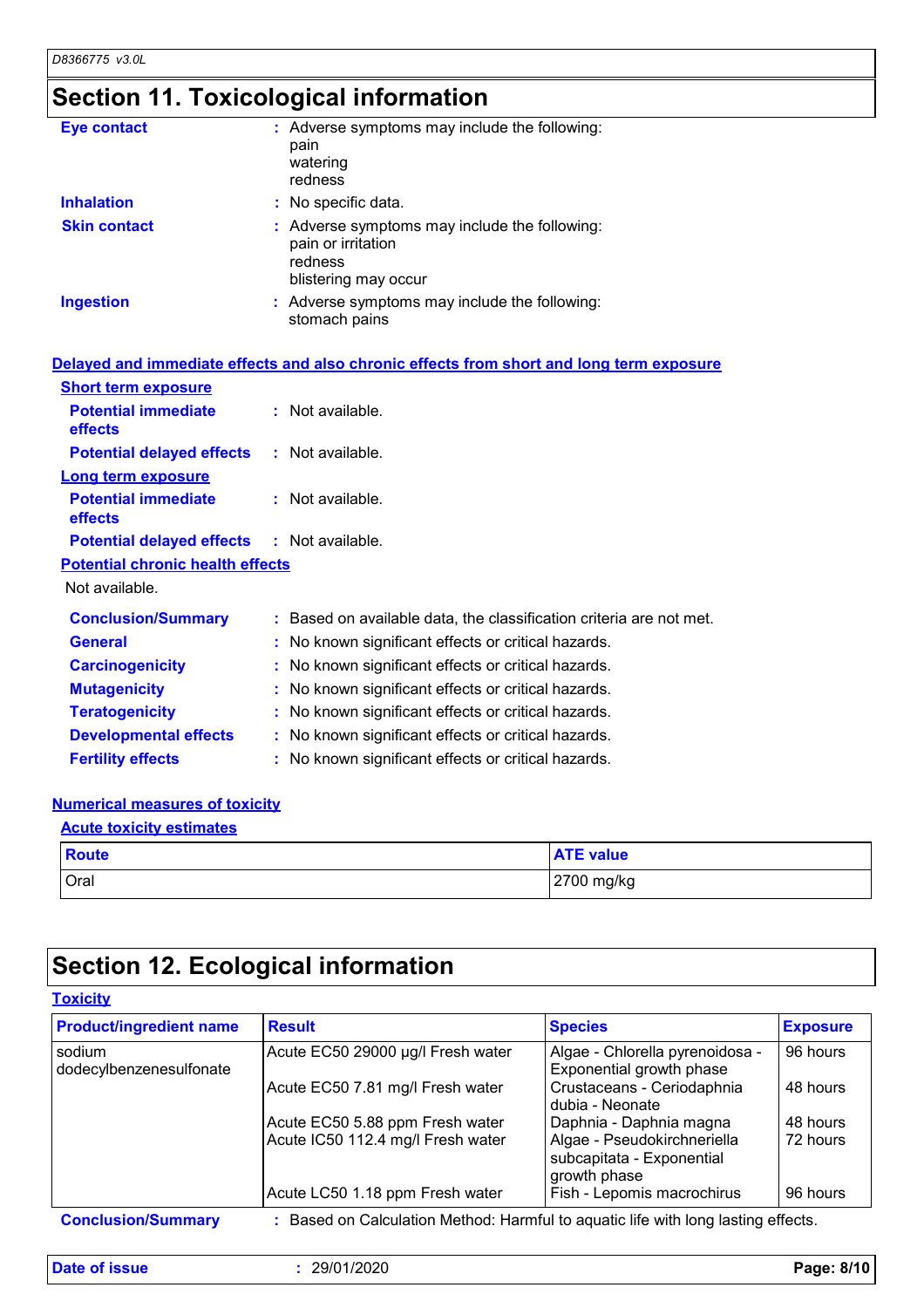# **Section 12. Ecological information**

#### **Persistence and degradability**

**Conclusion/Summary :** Based on available data, the classification criteria are not met.

#### **Bioaccumulative potential**

| <b>Product/ingredient name</b>    | ∣ LoqP <sub>ow</sub> | <b>BCF</b> | <b>Potential</b> |
|-----------------------------------|----------------------|------------|------------------|
| sodium<br>dodecylbenzenesulfonate | 96. ا                |            | low              |
|                                   |                      |            |                  |

#### **Mobility in soil**

| <b>Soil/water partition</b> | : Not available. |
|-----------------------------|------------------|
| <b>coefficient (Koc)</b>    |                  |

## **Other adverse effects** : No known significant effects or critical hazards.

## **Section 13. Disposal considerations**

| <b>Disposal methods</b> | : The generation of waste should be avoided or minimized wherever possible.<br>Disposal of this product, solutions and any by-products should at all times comply<br>with the requirements of environmental protection and waste disposal legislation<br>and any regional local authority requirements. Dispose of surplus and non-<br>recyclable products via a licensed waste disposal contractor. Waste should not be<br>disposed of untreated to the sewer unless fully compliant with the requirements of<br>all authorities with jurisdiction. Waste packaging should be recycled. Incineration or<br>landfill should only be considered when recycling is not feasible. This material and<br>its container must be disposed of in a safe way. Care should be taken when<br>handling emptied containers that have not been cleaned or rinsed out. Empty<br>containers or liners may retain some product residues. Avoid dispersal of spilled |
|-------------------------|----------------------------------------------------------------------------------------------------------------------------------------------------------------------------------------------------------------------------------------------------------------------------------------------------------------------------------------------------------------------------------------------------------------------------------------------------------------------------------------------------------------------------------------------------------------------------------------------------------------------------------------------------------------------------------------------------------------------------------------------------------------------------------------------------------------------------------------------------------------------------------------------------------------------------------------------------|
|                         | material and runoff and contact with soil, waterways, drains and sewers.                                                                                                                                                                                                                                                                                                                                                                                                                                                                                                                                                                                                                                                                                                                                                                                                                                                                           |

# **Section 14. Transport information**

|                                      | <b>ADG</b>               | <b>ADR/RID</b>           | <b>IMDG</b>    | <b>IATA</b>    |
|--------------------------------------|--------------------------|--------------------------|----------------|----------------|
| <b>UN number</b>                     | Not regulated.           | Not regulated.           | Not regulated. | Not regulated. |
| <b>UN proper</b><br>shipping name    | $\overline{\phantom{a}}$ |                          |                |                |
| <b>Transport hazard</b><br>class(es) | $\overline{\phantom{0}}$ | $\overline{\phantom{0}}$ |                |                |
| <b>Packing group</b>                 | $\overline{\phantom{a}}$ | $\overline{\phantom{0}}$ |                |                |
| <b>Environmental</b><br>hazards      | No.                      | No.                      | No.            | No.            |

**Special precautions for user Transport within user's premises:** always transport in closed containers that are **:** upright and secure. Ensure that persons transporting the product know what to do in the event of an accident or spillage.

**Transport in bulk according to Annex II of MARPOL and the IBC Code :** Not available.